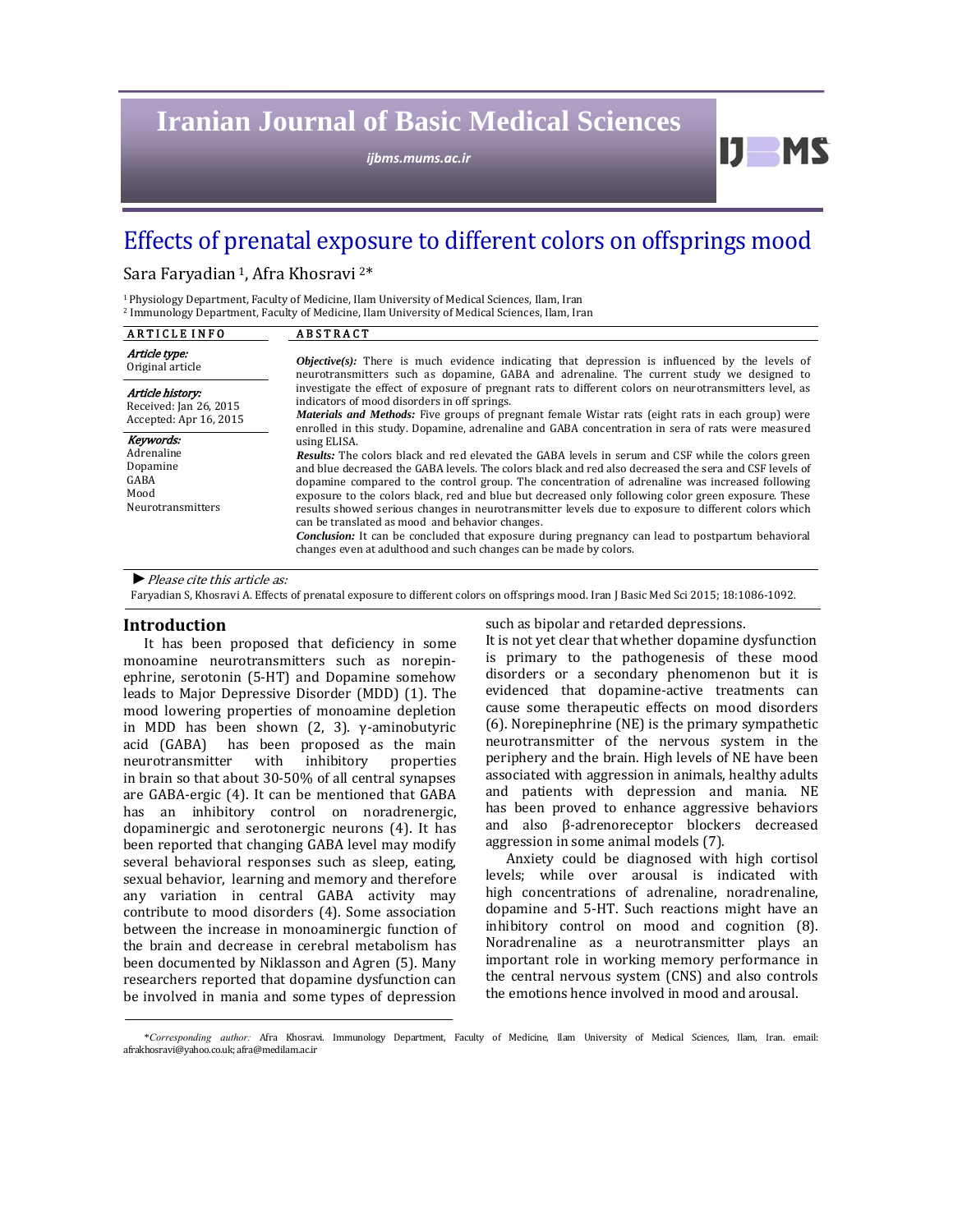High concentrations of 5-HT suppress the synthesis of dopamine, which in turn controls the performance of tasks involving basal ganglia activity, e.g., reaction time(9). Hormonal changes which occur during pregnancy in rodents influence several aspects of behavior and neural function such as sexual and maternal behavior or general activity, pain sensitivity, nutritional behavior, aggressiveness (10-13) , seizure susceptibility (14), intracranial selfstimulation  $(15)$ , and body temperature  $(8)$  and such changes vary depending on the stage of estrus and pregnancy. Amongst such variations, the behavioral changes induced following exposure to environmental stressors are particularly influenced by the stage of estrus. O'Connor *et al* investigated the prenatal depression and its effects on the fetus and infant (16). Their model explained that maternal anxiety in pregnancy had resulted in higher cortisol and changed the childhood stress response in fetus by changing the metabolism and uptake of catecholamines in cerebral of infants. The study revealed that maternal conditions during pregnancy and the mood disorder in postpartum are highly associated with infant outcomes as well as the emotional and behavioral problems noted in infants of mothers with depression. Duman investigated the effect of exercise, diet and metabolism on regulation of the mood and reported that exercise and enriched environment could inhibit the effects of stress and depression by inducing the neurotrophic and neurogenic effects  $(17)$ . The aim of the current study was to examine the levels of such neurotransmitters in offspring of female rats exposed to different colors as stimulators of depression.

Color is a complex of visible wavelengths between 400 to 700 nanometers. It has been revealed that the greatest impact of vibratory activity appears to occur within the visible range of light. It seems that all living things on earth possess some systems designed to operate within these visible lights. This may justify the natural potency of the visible spectrum as a therapeutic agent for humans (18). New breakthroughs in the use of color as a healing agent for rapid recovery of trauma, depression, physical pain and spiritual blockages have increased the power of color for healing (18).

There are numerous excellent studies and reviews focused on GABA, DA and NE functions in mood disorders, but most of them focused on depression and antidepressant processes. On the basis of our best knowledge, none of such studies has focused on variations of neurotransmitters levels due to color exposure during growth. At the same time there are several evidences indicating the higher prevalence of depression during pregnancy and as such depression is influenced by variation of neurotransmitters levels we designed the current study to investigate the effect of exposure of pregnant rats to different colors on variations of neurotransmitters level, as indicators of mood disorders, in offspring.

## **Materials and Methods**

#### *Animals*

Five groups of pregnant female Wistar rats (eight) rats in each group) were purchased from the animal house department of Ilam University, Ilam, Iran. All procedures were approved by the division of animal house, and also the ethical committee of Ilam University of Medical Sciences. Rats were healthy and free of respiratory infection and disease at all times.

#### *Color wavelengths*

Color groups including green, red, blue, black and white were analyzed with thin-layer chromatography (TLC) for quantitative wavelengths determinations. The colors black and white were considered as the control groups. 

#### *Chamber design and exposure of rats to different colors*

The chamber was constructed of clear Plexiglas covered by different colors including green, red, blue, black and white  $(16 \text{ inches} \times 20 \text{ inches with } 8\text{-inch}$ high walls). The floor was layered with wood chips of different colors according to the classification of working groups. The floor was separated from rats by a 1-inch-high wire mesh. For each chamber the surrounding walls and roofs were all painted with the same color as the chamber color. Immediately after the mating of male and females, the female rats were transported to their specific chambers in order to be exposed to their given color during pregnancy for a total of about 3-4 weeks. Each rat experienced a mean of 12 hr light exposure time per 24 hr. After the delivery the offspring, male rats were transported to the clear chambers (i.e. transparent chambers) until they were matured (week 9-10) and then the rat CSF was extracted according to the animal handling rules (19).

#### *Neurotransmitters analysis*

Dopamine, adrenaline and GABA concentration in sera of rats were measured using ELISA kits (20) as follows: 

#### *GABA ELISA (Serum/Plasma)*

Primarily,  $25$   $\mu$ l of the derivatized standards, controls and samples were pipetted into the appropriate wells of the GABA Microtiter Strips. Then,  $50 \mu$  of the GABA antiserum was pipetted into all wells and mixed shortly. Plates were covered with adhesive foil and incubated for 15-20 hr (overnight) at  $2-8$  °C. The foils and the contents of the wells were discarded and each well was washed three times thoroughly with 300 µl of wash buffer.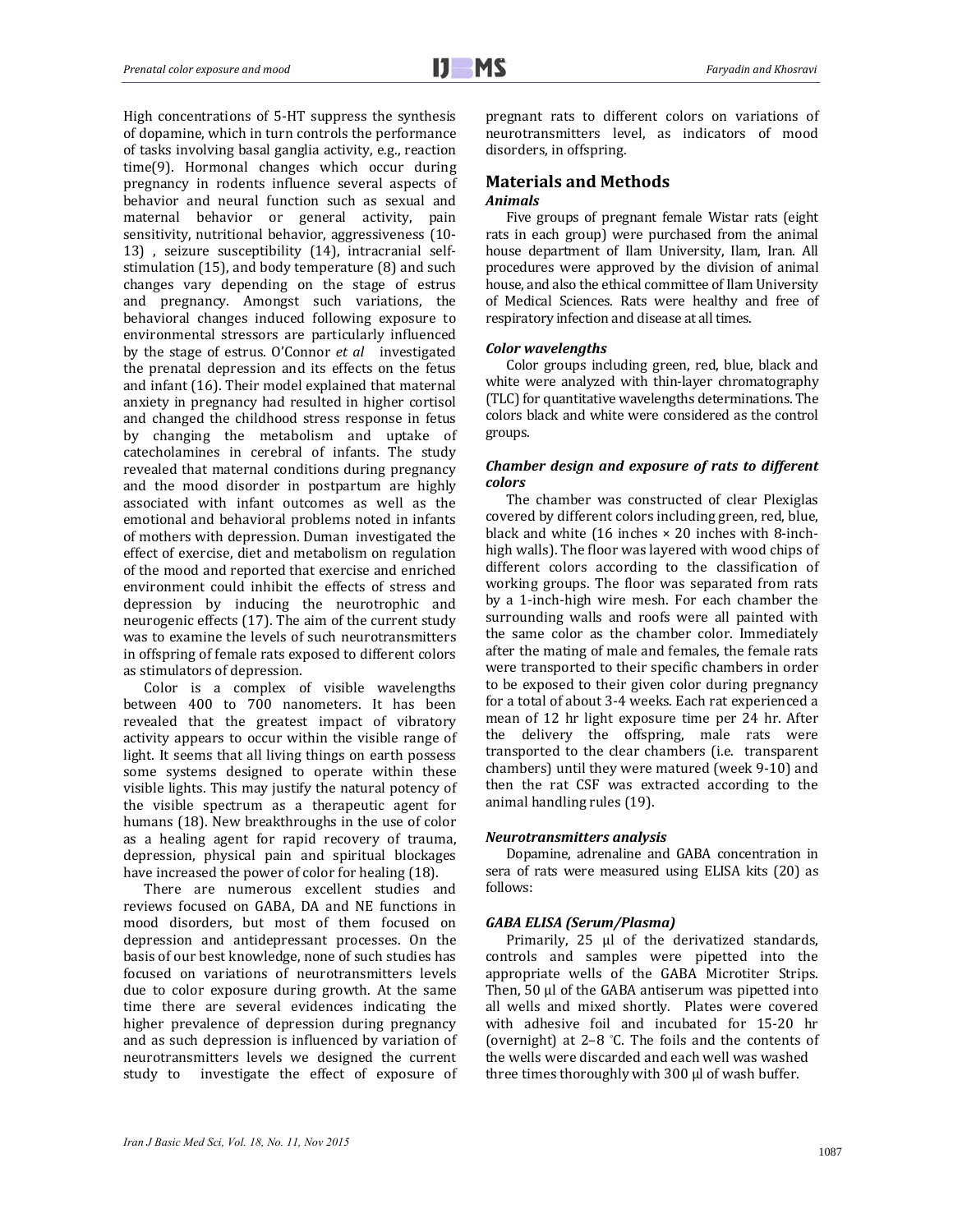| Groups  | CSF GABA | Serum GABA | CSF dopamine | Serum dopamine | CSF adrenaline | Serum adrenaline |
|---------|----------|------------|--------------|----------------|----------------|------------------|
| Green   | 0.76     | 1.62       | 0.25         | 0.1            | 1.42           | 3.77             |
| Blue    | 0.91     | 1.36       | 1.4          | 0.91           | 1.1            | 2.25             |
| Red     | 5.59     | 18.11      | 0.02         | 0.09           | 1.26           | 3.59             |
| Black   | 6.83     | 20.68      | 0.02         | 0.03           | 1.29           | 4.03             |
| Control | 6.25     | 10.69      | 0.22         | 0.09           | 2.78           | 2.55             |

**Table 1.** Descriptive analysis of mean levels of GABA, dopamine and adrenaline concentrations  $\text{(nmol/l)}$  among offspring of different colorexposed groups

The figures are mean concentration of each neurotransmitter

wells were dried by tapping the inverted plate on absorbent materials. Next,  $100$   $\mu$ l of the enzyme conjugate was added to all wells and the plates were covered with adhesive foil and incubated for 30 min at room temperature  $(20-25^{\circ}C)$  on a shaker (approx. 600 rpm). After removing the foils, the contents were aspirated followed by three times washing using 300 µl washing buffer. The wells were dried by tapping the inverted plate on towel. Then,  $100 \mu l$ substrate solution was added and the plate was incubated for 20-30 min at room temperature (20-25 ° C) on a shaker (approx. 600 rpm). Subsequently,  $100$   $\mu$ l of the stop solution was added to each well and microtiter plates were shaken to ensure a homogeneous distribution of the solution. The absorbance of the solution was read after 10 min at 450 nm. 

#### *Adrenaline ELISA*

Briefly, for the adrenaline  $20 \mu$  of controls and the standards and  $500$   $\mu$ l of serum samples were added to the respected wells of the extraction plates. Then,  $500 \mu l$  of distilled water was added to all wells except for the sera to correct the differences of the volumes. Next, 1000 µl of extraction buffer was added to each well. Plates were covered with foil and kept at room temperature for 30 min on an orbital shaker. 

#### *Dopamine ELISA*

First,  $25 \mu l$  of the enzyme solution was pipetted into all wells of the Dopamine Microtiter Strips. Then, 100 ul of the standards, controls and samples was added into the appropriate wells and incubated for 30 min at room temperature on a shaker (approx. 600 rpm). Dopamine antiserum  $(50 \mu l)$  was added to the wells and the plate was covered with adhesive foil and incubated for 2 hr at room temperature on a shaker. Solution in wells was discarded three-time washing was applied and enzyme conjugate was added  $(100 \mu l)$  into each well. Then, plate was incubated for 30 min at room temperature. After washing,  $100$  µl of the substrate was added into each well and incubated for 20-30 min at room temperature followed by adding  $100 \mu$  of the stop solution to each well and reading the absorbance of the solution in the wells within 10 min, using a micro plate reader set at 450 nm.

#### *Statistical analysis*

Sample size was calculated using the following formula where  $\alpha$ =0.05 and I-β=90% based on which, five groups of rats each of 8 rats were used. Descriptive statistics was employed to analyze three neurotransmitters in five groups exposed to different colors. Then, one way ANOVA test was conducted to compare the effect of exposure to the colors green, black, red 

**Table 2.** ANOVA analysis of mean concentrations  $(nmod/1)$  of different neurotransmitters among and within the groups

|                 |                | Sum of squares | df    | Mean square | F       | Sig. |
|-----------------|----------------|----------------|-------|-------------|---------|------|
| <b>CSF GABA</b> | Between groups | 2.51           | 4.00  | 0.63        | 24.57   | 0.00 |
|                 | Within groups  | 0.26           | 10.00 | 0.03        |         |      |
| Ser GABA        | Between groups | 22.78          | 4.00  | 5.70        | 3309.73 | 0.00 |
|                 | Within groups  | 0.02           | 10.00 | 0.00        |         |      |
| CSF Dop         | Between groups | 0.09           | 4.00  | 0.02        | 0.89    | 0.51 |
|                 | Within groups  | 0.27           | 10.00 | 0.03        |         |      |
| Ser Dop         | Between groups | 0.52           | 4.00  | 0.13        | 1.23    | 0.36 |
|                 | Within groups  | 1.05           | 10.00 | 0.11        |         |      |
| CSF Adr         | Between groups | 0.13           | 4.00  | 0.03        | 2.60    | 0.10 |
|                 | Within groups  | 0.13           | 10.00 | 0.01        |         |      |
| Ser Adr         | Between groups | 0.18           | 4.00  | 0.04        | 3.07    | 0.07 |
|                 | Within groups  | 0.14           | 10.00 | 0.01        |         |      |

Dop: dopamine, Adr: adrenaline; Ser: serum; Df: degree of freedom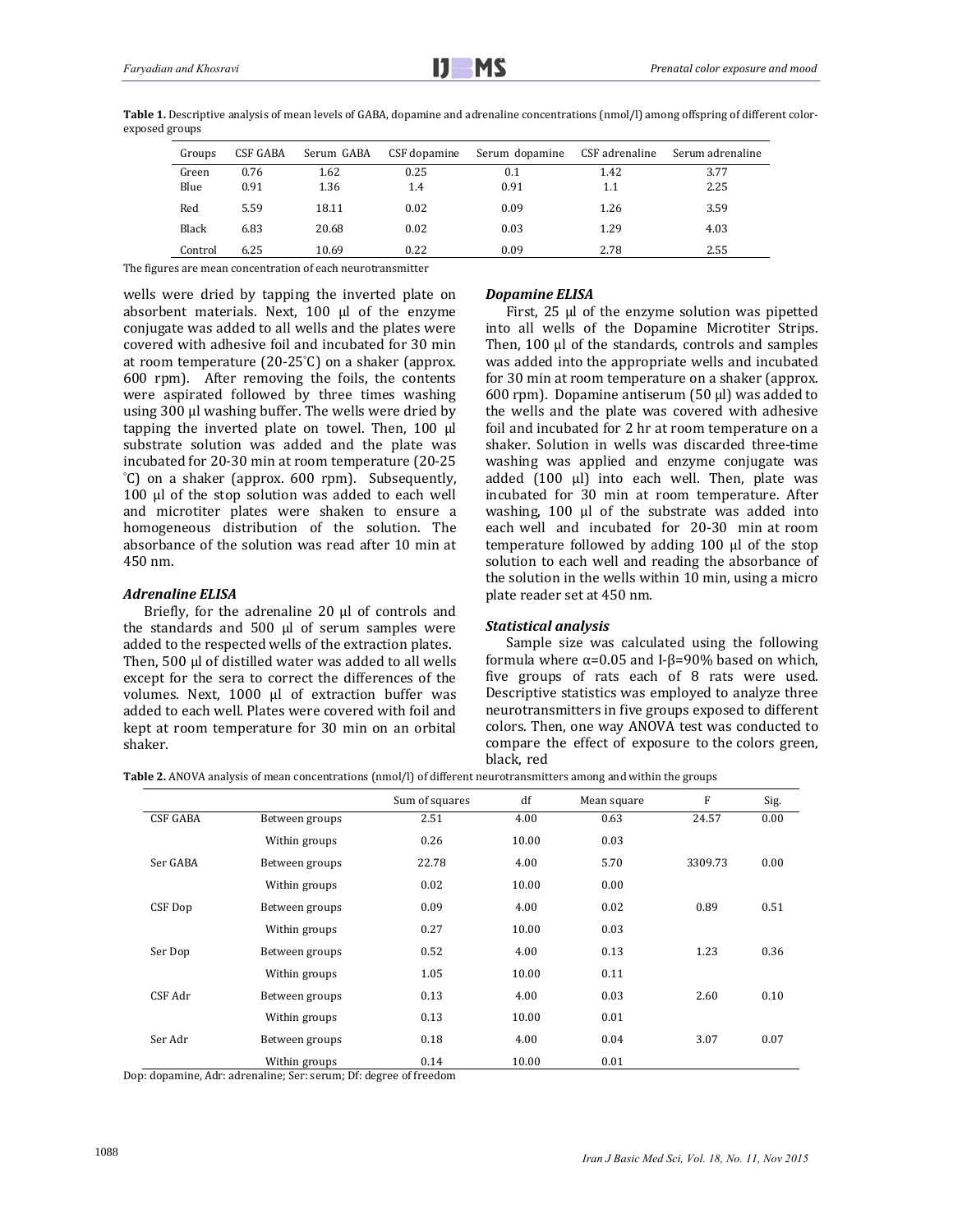and blue on three neurotransmitters in offspring. Finally, the correlation between CSF and serum neurotransmitters was conducted. In this study, *P*<0.05 was considered as statistically significant (21, 22). 

$$
n = \frac{26^{2} (Z_{1-\frac{\alpha}{2}} + Z_{1-\beta})^{2}}{\Delta^{2}}
$$

#### **Results**

Mean and standard deviation of GABA, dopamine and adrenaline of offspring that were prenatally exposed to five colors are shown in Table 1.

#### *GABA*

A one-way between subjects ANOVA (Table 2) was conducted to compare the effect of prenatal color exposure on the CSF and serum GABA concentration of offspring in green, black, red, blue and control groups. Color exposure had a significant effect  $(P<0.001)$  on CSF GABA of the offspring in the five conditions. *Post hoc* comparison using HSD test indicated that the mean score for the green  $(M=0.76)$  and blue  $(M=0.91)$  was significantly different from the control groups  $(M=6.25)$ . In other words, exposure of pregnant rats to the colors green and blue reduced the CSF GABA in their offspring.

This study also showed that there was a significant effect of color exposure on serum GABA of the offspring at the  $P<0.001$  level for different groups (*P*≤0.001). *Post hoc* comparison using HSD test indicated that there was a difference of mean score among the black  $(M=20.7)$ , red  $(M=18.1)$  and the control groups  $(M=10.7)$ . These results indicate that the level of serum GABA in offspring exposed to the color black is two times higher than that in control group. These results show that exposure of pregnant rats to the colors black and red increase the serum concentration of GABA in their offspring.

#### *Dopamine*

A one-way between groups analysis of variance was conducted to explore the effect of prenatal color exposure on the CSF and serum dopamine concentration of offspring in green, black, red, blue and control groups. There was no significant effect of color exposure on both CSF and sera dopamine in the offspring in five groups. However, observing the descriptive statistics among five groups revealed that mean level of CSF dopamine was strongly increased among the offspring that have prenatal exposure to the color blue  $(M= 1.4)$  and slightly increased following prenatal exposure to the color green  $(M=0.24)$  while it was reduced following prenatal exposure to the colors black  $(M=0.02)$  and red  $(M=0.02)$  compared to the control group  $(M=0.22)$ 

(Table 1). It is worth noting that the mean sera level of dopamine decreased in black  $(M= 0.03)$  and green  $(M= 0.10)$  while increased in groups exposed to the color blue  $(M=0.91)$ .

#### *Adrenaline*

The results of one-way ANOVA among subjects showed that there is no significant effect of color exposure on both CSF and sera adrenaline in the offspring for the five conditions. However, considering descriptive statistics summarized in Table 1, it is obvious that the mean CSF level of adrenaline was decreased in all groups compared to the control group  $(M=2.78)$ . In contrast, the mean sera level of adrenaline was increased in green  $(M=$ 3.76), red  $(M=3.59)$  and black  $(M=4.3)$  exposed groups while slightly decreased in color blue-exposed  $group(M=2.25)$ .

Pearson correlation was conducted to assess the relationship of neurotransmitters concentration in CSF and serum of offspring and mothers. The finding shows that there is a statistically significant correlation between the GABA concentrations in serum and CSF of offspring  $(P<0.008)$  and mothers  $(P<0.013)$ . The concentration of dopamine in sera and CSF of the mothers was statistically significant ( $P<0.004$ ).

Furthermore, we ran a series of correlation analysis to find the association between neurotransmitters of mother and offspring. Our findings showed that there is a significant correlation between GABA ( $P$ <0.001) and dopamine  $(P<0.005)$  in the sera of mothers with that of their offspring.

Finally, we examined the inter-correlation of neurotransmitters in mothers and offspring by using Pearson correlation. Our results indicated that there is a significant association between adrenaline concentrations in sera of mothers with the concentration of GABA in sera ( $P$ <0.031) and CSF  $(P<0.001)$  of their offspring. The correlation between the concentration of serum dopamine with CSF GABA of mothers was significant  $(P<0.003)$ . The correlation of adrenaline concentrations in CSF of mothers was statistically significant where it was compared with their concentration of dopamine in the sera and CSF ( $P$ <0.006 and  $P$ <0.001, respectively).

#### **Discussion**

Exposure to environmental stress during pregnancy is of great importance because exposures in early developmental stage can affect the maturation of the offspring in pregnant women (23, 24). Prenatal stress results in learning, behavioral and emotional changes in later life though the mechanisms underlying such effects are not fully understood (25). Mental and physical health care of pregnant women might affect normal development of the fetus. Some kinds of mild stress such as crowding, saline injection or heat stress, applied in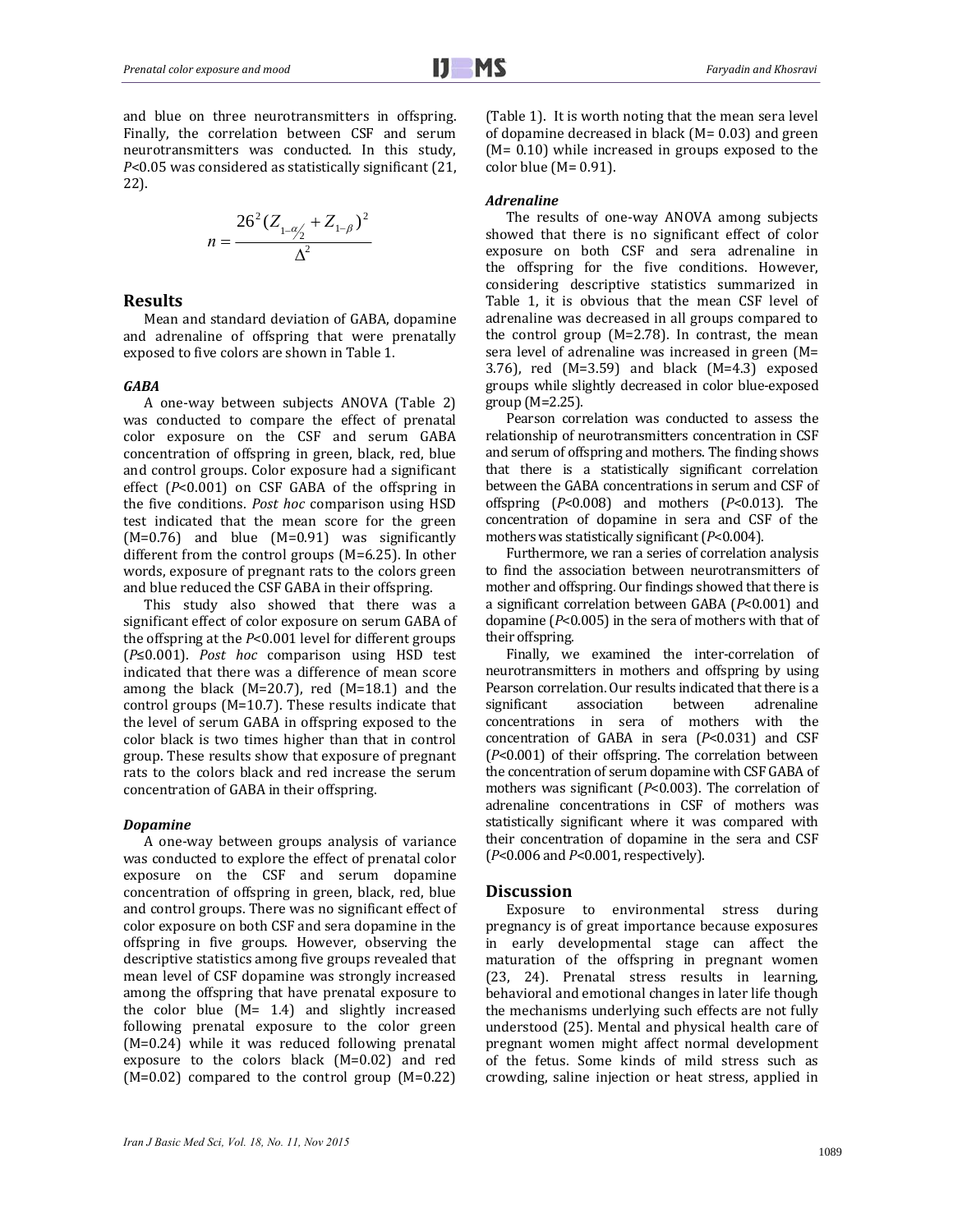the critical period of synaptogenesis, were reported to make changes in the behavior and learning ability of the offspring accompanied by impairment of synapse formation  $(26)$ . It was demonstrated that a combination of noise stress and forced swimming clearly affected both the emotional behavior and the learning ability of the offspring in a sex-dependent manner (i.e. observed only in male offspring)  $(23, 27)$ . The finding in rodents that prenatal stress can cause deficiencies in some early indices of physical maturation and also that these deficiencies can be continued into adulthood are consistent with those in humans. Matter of time of maternal stress is critical in determination of the outcomes. This model helped us to analyze the association between prenatal stimuli like exposure to different colors and changes in neurotransmitters concentrations of serum and CSF of both mothers and offspring rats that can be considered as the indicators of behavioral mood. 

The result of our study showed an increase in the CSF GABA concentration among groups of offspring whose mothers were exposed to black and decrease in mothers exposed to the other three colors. Therefore, it is to say that the color black can be considered as a stimulator of GABA secretion in CSF which has a potential effect in mood disorders. In order to clarify the intensity of the variations of neurotransmitters concentration among the groups, a ratio of concentration of each neurotransmitter was calculated by dividing the mean concentration of that neurotransmitter in each group by the concentration of it in the control group. CSF GABA ratio in groups exposed to the colors green, blue, red and black was  $0.11$ ,  $0.14$ ,  $0.95$  and  $1.1$ , respectively showing an increase in concentration of CSF GABA in color black-exposed group. At the same time, the concentration of serum GABA was increased in groups of offspring whose mothers were exposed to the colors black and red and decreased in groups of offspring whose mothers had exposure to the colors green and blue. This means that blue and green colors lowered the concentration of GABA in serum of pups during pregnancy and continued till the adulthood. This was more confirmed by the ratio of GABA concentration in serum that was 0.15, 0.13, 1.7 and 2 in the colors green, blue, red and black groups, respectively. It was revealed that low GABA levels may be specific for a subgroup of patients with mood disorder, perhaps those with a family history of mood disorder (28).

The hypothesis of reduced GABAergic activity in mood disorders may complement the monoaminergic and serotonergic theories, proposing that the balance between multiple neurotransmitter systems may be altered in these disorders (28). Thus, the hypothesis of a GABA deficit in mood disorder is also suggested by the mechanism of available

treatments for these disorders (28). Surprisingly, it can be said that the colors red and black are some environmental factors that if pregnant mothers get exposed to during pregnancy, enhanced the concentration of GABA in serum and CSF of the offspring. This finding is similar to the finding of other scientists who reported that the exposure to colors red and white changed the bird behavior more than exposure to the colors green and blue as more activity was seen in them though their weight was reduced (29). Birds exposed to different colors showed a preference for the blue and green light, because they kept the birds calmer (29). Environmental factors, including stress elevate GABA and provoke symptoms of depression or mania (30). Therefore, our results are in agreement with previous finding by showing that the colors blue and green can decrease GABA and therefore reduce the depression. 

In contrast, the concentration of CSF dopamine was increased in groups of offspring which had been prenatally exposed to the colors blue and green and decreased with the exposure to the colors red and black. The concentration ratio of CSF dopamine in groups exposed to colors green, blue, red and black was 1.14,  $6.61$ ,  $0.1$ , and  $0.1$ , respectively. This finding shows that colors green and blue are on top of the list of all colors for enhancing the concentration of dopamine. The concentration ratio of serum dopamine in offspring which had been prenatally exposed to the colors green, blue, red and black was  $1.1$ ,  $1$ ,  $0.88$  and  $0.33$ , respectively. This finding is in accordance with the monoamine hypothesis examined by Lambert *et al* (31) who indicated that a deficit in brain norepinephrine and dopamine existed in patients with depressive illness. There are some studies demonstrating that depressive symptoms in schizophrenic patients are related to a reduction in dopamine synthesis and that antidepressant treatment leads to an increase in striatal dopamine release. These results suggest that dopaminergic neurotransmission is lessened during the periods of depression  $(9, 32, 33)$ . The psychopharmacological studies suggest a wide range of behavioral functions for ascending midbrain dopaminergic systems. The dopamine-mediated changes during specific behavioral tasks indicated substantial elevation in dopamine-mediated activities that are related to rewards and reward-predicting stimuli. 

This scenario was applied for the adrenaline by which the concentration of CSF adrenaline was decreased in all groups of offspring whose mothers had exposure to the colors green, blue, red and black. The concentration ratio of CSF adrenaline in groups exposed to the colors green, blue, red and black were  $0.54$ ,  $0.4$ ,  $0.46$  and  $0.47$ , respectively showing a decrease in all color groups though to a higher extent for the blue one. The concentration of serum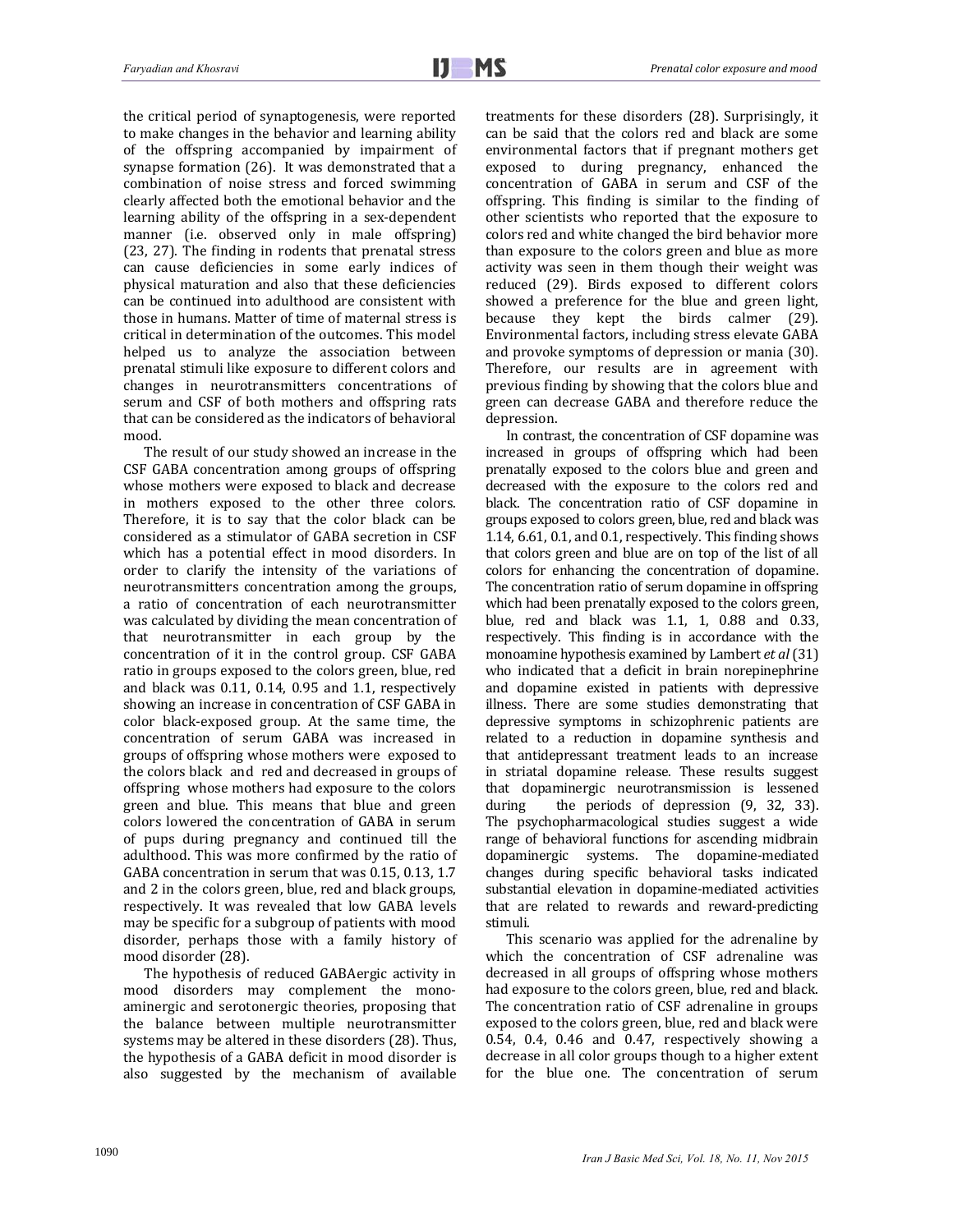Adrenaline increased in all groups of offspring whose mothers were exposed to the colors black, green and red, while it was decreased among the offspring whose mothers had exposure to blue color. The concentration ratio for serum adrenaline following exposure to the colors green, blue, red and black was 1.50, 0.89, 1.43 and 1.60, respectively again indicating a decrease only in the blue group. It has been suggested that heat stress can cause deterioration of the performance of central executive tasks and perceptions of mood state. Such an effect can be predicted by changes in body mass loss and plasma concentrations of the hormones cortisol and adrenaline (34). Similarly, the decrease in sera and CSF levels of adrenaline due to exposure to the color blue can be translated as an indicator of mood status in rats offspring. In order to expand the findings of this study it is recommended to conduct further behavioral examinations in future.

#### **Conclusion**

It can be said that though most of the performed studies so far have been designed to evaluate the effects of light as a behavioral stressor in a short time mode, our study that was conducted in a long time fashion, indicated that changes of dopamine, adrenaline and the GABA levels either in CSF or serum affect offspring behavior. Colors black and red elevated the GABA levels in either serum or CSF, provoking symptoms of depression or mania while exposure to the colors green and blue during pregnancy decreased the GABA levels indicating the role of the colors black and red in depression and the color green or blue in positive mood behaviors. At the same time, these colors decreased the sera and CSF levels of dopamine compared to the control group while the green and blue increased such levels for dopamine again confirming the role of colors black and red in depression and green or blue in positive mood behavior. Our finding showed that the concentration of adrenaline was increased in all black, red and blue but decreased only in greenexposed offspring indicating the latter color as a stimulator of a calmer condition while the others as a stimulator of aggressiveness.

These results showed serious changes of neurotransmitters due to exposure to different colors which can be translated as mood behavior changes. We can document that stimulation during pregnancy can lead to behavioral changes postpartum even at adulthood and such changes can be made by colors. Accordingly, designing the color of pregnant women can simply be applied for desired changing in mood and behavior from the childhood till the adolescence.

### **Acknowledgment**

Many thanks to Iran National Science Foundation that funded the current research project.

#### **Conflict of Interests**

Authors have no conflict of interests in this study and ethical committee approved the study.

#### **Reference**

1. Ruhé HG, Mason NS, Schene AH. Mood is indirectly related to serotonin, norepinephrine and dopamine levels in humans: a meta-analysis of monoamine depletion studies. Mol Psychiatry 2007; 12:331-359. 2. Booij L, Van der Does A, Riedel W, Monoamine

depletion in psychiatric and healthy populations: review. Mol Psychiatry 2003; 8:951-973.

3. Hood SD, Bell CJ, Nutt DJ. Acute tryptophan depletion. Part I: rationale and methodology. Aust N Z J Psychiatry 2005; 39:558-564.

4. Kalueff A, Nutt DJ. The role of GABA in memory and anxiety. Dep and Anx 1997; 4:100-110.

5. Niklasson F, Ågren H. Brain energy metabolism and blood–brain barrier permeability in depressive patients: Analyses of creatine, creatinine, urate, and albumin in CSF and blood. Biol Psychiatry 1984; 19:1183‐1206. 

6. D'haenen HA, Bossuyt A. Dopamine D2 receptors in depression measured with single photon emission computed tomography. Biol Psychiatry 1994; 35:128-132. 

7. Hammerman C, Kaplan M. Comparative effects of two phototherapy delivery systems on cerebral blood flow velocity in term neonates. Neonatology 2004; 86:254‐258. 

8. McLean JH, Coleman WP. Temperature variation during the estrous cycle: active vs restricted rats. Psychon Sci 1971; 22:179-180.

9. Rektor I, Kaňovský P, Bareš M, Brázdil M, Streitová H, Klajblová H, et al. A SEEG study of ERP in motor and premotor cortices and in the basal ganglia. Clin Neurophysiol 2003; 114:463-471.

10. Richter CP. Biological clocks in medicine and psychiatry: shock-phase hypothesis. Proc Natl Acad Sci U S A 1960: 46:1506.

11. Drury RA, Gold RM. Differential effects of ovarian hormones on reactivity to electric footshock in the rat. Physiol Behav 1978; 20:187-191.

12. Nance DM. The developmental and neural determinants of the effects of estrogen on feeding behavior in the rat: a theoretical perspective. Neurosci Biobehav Rev 1983; 7:189-211.

13. Floody OR, Pfaff DW. Aggressive behavior in female hamsters: the hormonal basis for fluctuations in female aggressiveness correlated with estrous state. J Comp Physiol Psychol 1977; 91:443.

14. Luine VN, Khylchevskaya RI, McEwen BS. Effect of gonadal steroids on activities of monoamine oxidase and choline acetylase in rat brain. Brain Res 1975; 86:293‐306. 

15. Prescott R. Estrous cycle in the rat: effects on selfstimulation behavior. Science 1966; 152:796-797.

16. O'Connor TG, Ben-Shlomo Y, Heron J, Golding J, Adams D, Glover V. Prenatal anxiety predicts individual differences in cortisol in pre-adolescent children. Biol Psychiatry 2005; 58:211-217.